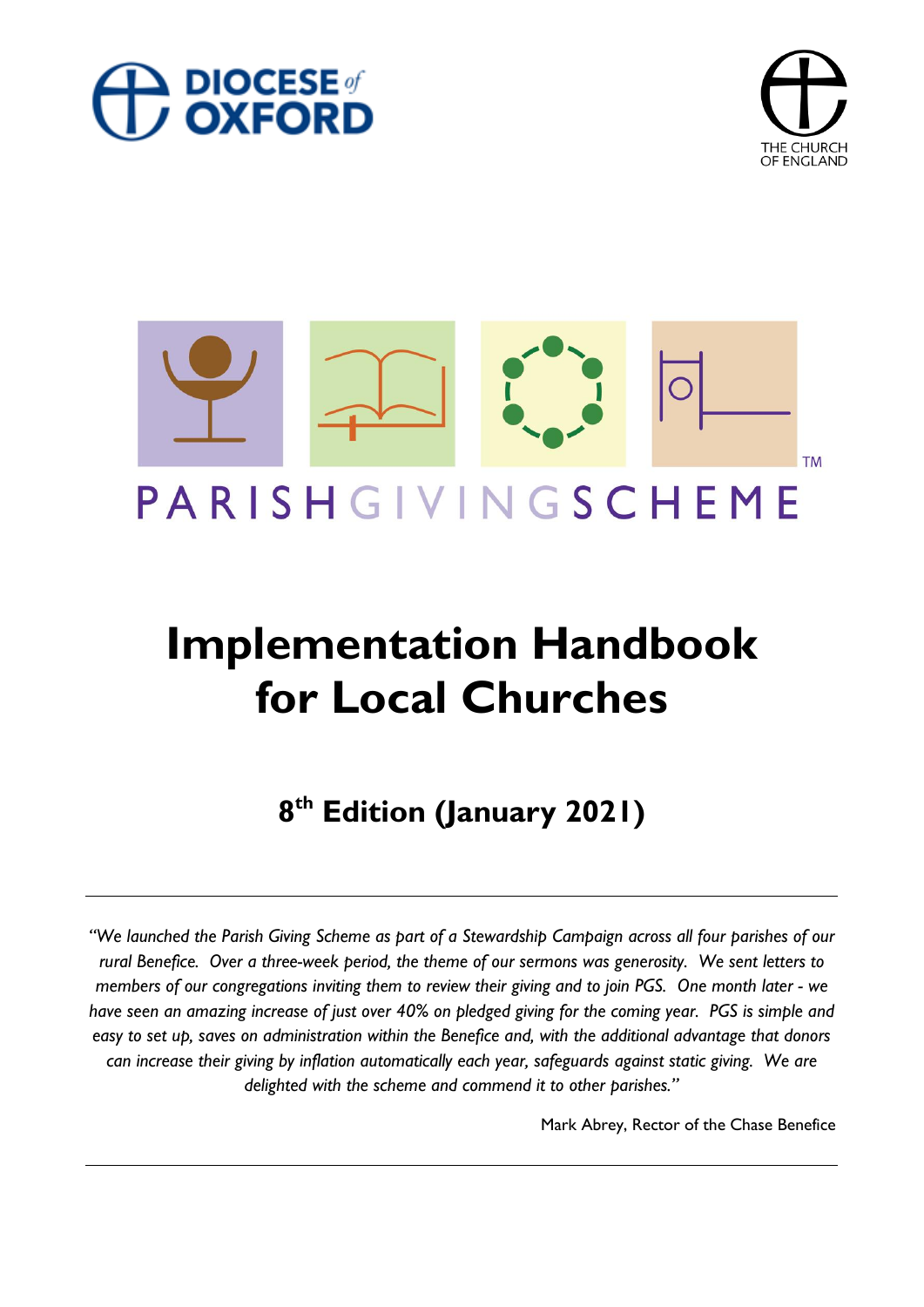#### <span id="page-1-0"></span>**Contents** T

| $2^{\circ}$    |  |
|----------------|--|
|                |  |
|                |  |
| 5 <sub>1</sub> |  |
|                |  |
|                |  |
| 8              |  |
| 9              |  |
|                |  |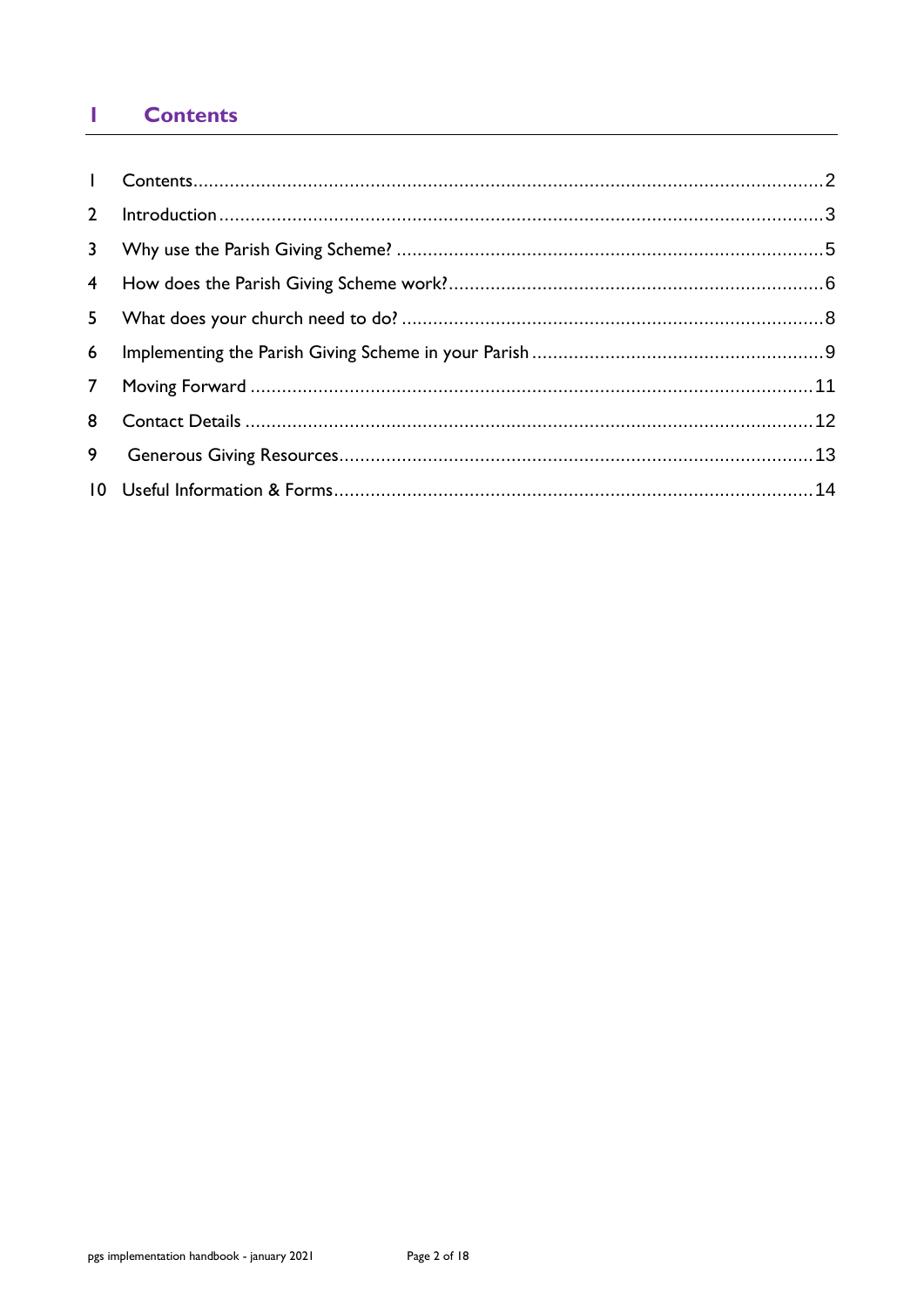# <span id="page-2-0"></span>**2 Introduction**

The Parish Giving Scheme (PGS) was originally set up by the Diocese of Gloucester in 2009. It has since gained the backing of The Archbishops' Council, and in December 2014 became part of a new joint venture charity. It is now a separate charitable limited company, Parish Giving Scheme Ltd (Registered England Number 8824540; Registered Charity number 1156606) and more than 70% of dioceses are participating in the Scheme.

## **Aim of the Handbook**

This handbook is intended to provide a single reference document for local churches in our Diocese, looking to implement the PGS at parish level. The document is aimed at:

- PCC Treasurers
- Parish Giving Promoters
- Clergy & Ministry Teams
- Churchwardens
- PCC Members

You may circulate as many copies of this document as you like, in order to help facilitate the process of launching PGS in your Parish. The handbook is also available on our website – **[https://www.oxford.anglican.org/support-services/parish-support/generous-giving/parish](https://www.oxford.anglican.org/support-services/parish-support/generous-giving/parish-giving-scheme/)[giving-scheme/](https://www.oxford.anglican.org/support-services/parish-support/generous-giving/parish-giving-scheme/)**

## **Related Documents**

A selection of materials is available to support you as you implement PGS in your parish and to facilitate the administration of the system moving forward. These materials fall into three categories:

- $\approx$  Materials intended for PCC use (these are in A4 format) are available on the Diocesan website and reproduced in Section 10:
	- Parish Registration Form
	- Parish Action Checklist
	- **Frequently Asked Questions**
- $\approx$  Materials intended for individual givers (these are in A5 format) are provided by the Parish Giving Scheme Administrator (PGSA), once the PCC has registered with PGS:
	- PDF Gift Form
	- "Giving to Your Church" leaflet Word template (you can edit and personalise these to fit with your church's rollout plans and other giving material)
- $\approx$  In addition, the following resources are available:
	- PGS tokens, which people who use PGS can put in the offertory plate (reproduced at actual size below, showing the front and reverse)



All things come from you, O Lord **And of your own do we give you**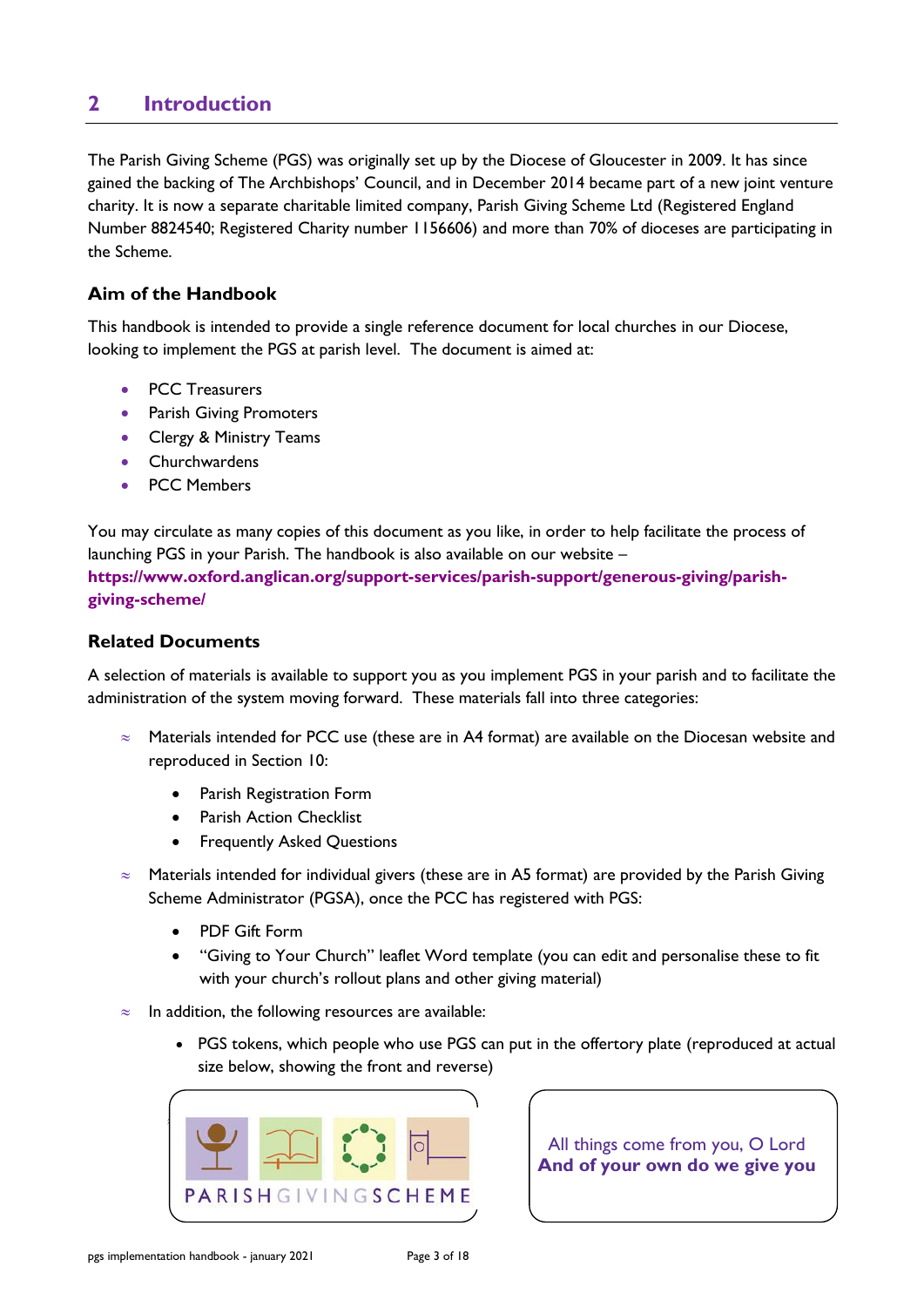• PGS in the Wider Community leaflets – suitable for engaging with those in the local community who aren't regular worshippers but would be happy to contribute financially on a regular basis.

*Note: We recommend you order printed material for distribution to potential givers by contacting the PGS administrator for the diocese, using the contact details provided in Section 8. There is no charge for these materials.*

## **Copyright Notices**

The PGS logo, which is used in this handbook and on the various PGS materials, is Trademarked ™ and is the property of the Parish Giving Scheme Ltd.



Parish Giving Scheme Ltd are happy to give you permission to use the logo if the following conditions are adhered to:

- The logo is only used in articles or posters relating directly to the PGS
- No changes are made to the logo, other than resizing (but please preserve the aspect ratio)

If you wish to use the logo, please seek permission from Parish Giving Scheme Ltd by emailing **[info@parishgiving.org.uk](mailto:info@parishgiving.org.uk)** and stating that you agree to the above conditions.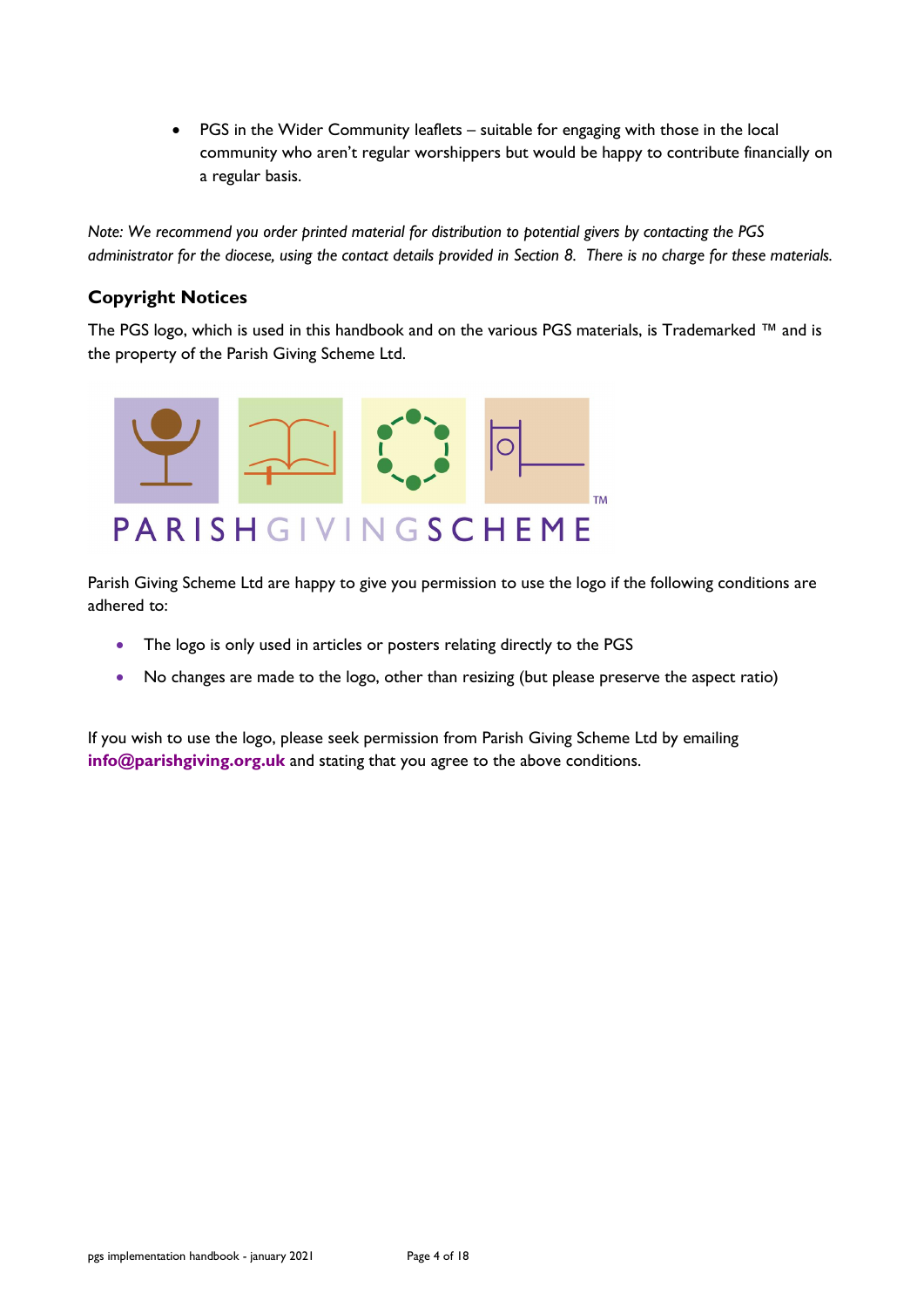# <span id="page-4-0"></span>**3 Why use the Parish Giving Scheme?**

#### **It will help us to be more efficient**

We want to encourage efficiency and regularity in giving; efficiency, so that givers know their money is being used well, and regularity, so that PCCs can budget confidently.

#### **It has some unique benefits**

The PGS brings several unique benefits, which are not provided by any other method of regular giving, namely

- Being a direct debit scheme, the PGS enables the church (the beneficiary) to maintain control over the mechanics of payment. Significantly, it means that an inflationary uplift can be automatically applied each year, if the donor ticks the appropriate box on the form.
- A donor can choose to remain anonymous to the local church. This can be helpful in encouraging those who, for various reasons, feel more comfortable with their donations being kept anonymous, whilst still enabling the church to benefit from Gift Aid.

|                                                                                                                                                                                                                                                                                                                                                                                                                                                          | I wish to give a regular<br>donation for my church                                                                                                                                                                                                                                                                                                                                                                                                                                                                          |
|----------------------------------------------------------------------------------------------------------------------------------------------------------------------------------------------------------------------------------------------------------------------------------------------------------------------------------------------------------------------------------------------------------------------------------------------------------|-----------------------------------------------------------------------------------------------------------------------------------------------------------------------------------------------------------------------------------------------------------------------------------------------------------------------------------------------------------------------------------------------------------------------------------------------------------------------------------------------------------------------------|
| GIVINGSCHEME<br>PARISH<br>Title: Mr   Mrs   Miss   Ms   Other<br>First name(s):                                                                                                                                                                                                                                                                                                                                                                          | I wish my donation to be used solely for the benefit of:                                                                                                                                                                                                                                                                                                                                                                                                                                                                    |
| Surname(s):<br>Full home address:<br>Telephone:<br>Postcode:<br>Email:                                                                                                                                                                                                                                                                                                                                                                                   | I wish to support my parish in the<br>Please tick Yes<br>future by agreeing to an annual<br>inflationary increase on my gift.<br>I understand that the new amount will be communicated to me by<br>letter 30 days prior to the gift donation date. I have the right to opt<br>out of this arrangement at any point in the future by communicating<br>my wishes by letter, email or phone to the Parish Giving Scheme.                                                                                                       |
| I wish to donate<br>Please tick one per month<br>quarter<br>year  <br>to the Parish Giving Scheme<br>Registered Charity Number: 1156606<br>Starting on the 1st* of  (month)  (year)<br>*Please allow one month from today<br>NB: Only you can cancel your existing Standing Order<br>I wish to remain anonymous to my parish's<br>Planned Giving Representative (Please carefully read<br>'How will our parish be notified of my donation?' on the left) | Gift Aid makes every £1 worth £1.25 gift aid it<br>Please treat as Gift Aid donations all qualifying gifts of money made from<br>the date of my first gift on this declaration and in the future.<br>I am a UK tax payer and understand that if I pay less income Tax and/<br>or Capital Gains Tax than the amount of Gift Aid claimed on all my<br>donations in that tax year it is my responsibility to pay any difference.<br>I understand the charity will reclaim 25p for every £1 that I give.<br>Signature<br>Title: |

Figure 1: the form enables a donor to sign up for an annual inflationary uplift and, if they choose, to remain anonymous to the local church

**NOTE: For data security reasons, the printed hard-copy forms provided by the Diocese cannot be photocopied. The PDF form can be printed locally by the church or donor.**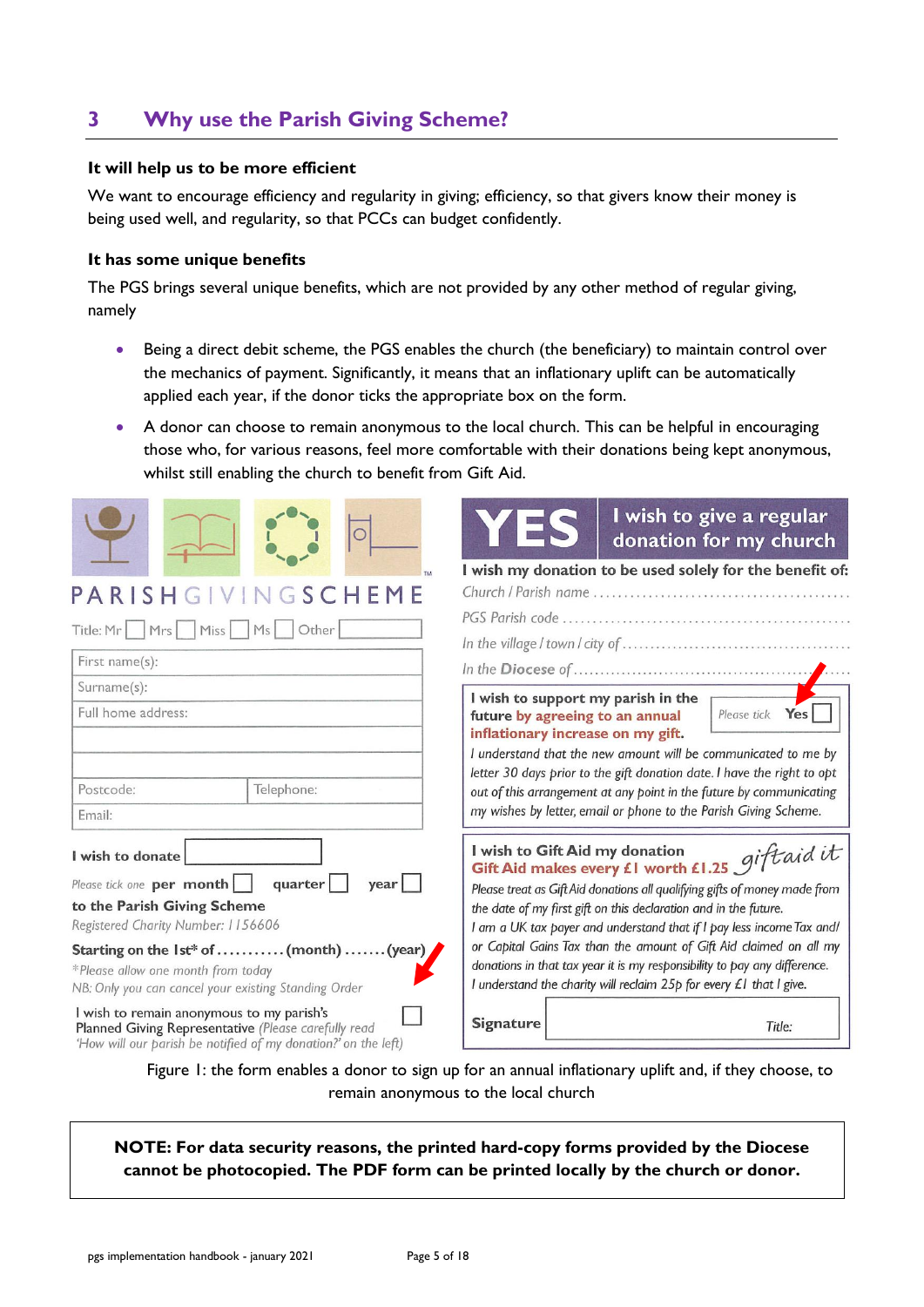# <span id="page-5-0"></span>**4 How does the Parish Giving Scheme work?**

## **The 10-Day Cycle**



*Figure 2: The PGS operates on a monthly cycle. Payments are debited from givers' accounts on the 1st of each month and gift aid is claimed on the 4th of each month. The gifts are paid into the bank account of the local church within 10 working days of collection, and the gift aid is paid across as soon as it is received from HMRC.*

## **For Local Churches**

As indicated in the diagram above, the PGS remits the donations directly to the local church's bank account within ten working days of collection each month, with gift aid following as a second payment later in the month. The Statement Receiver (usually the Treasurer) can access an online report showing names and amounts for each donation (see figure 3 below). Anonymous Gifts are also detailed on the statement, just with names omitted.

As more and more givers switch to the PGS, it could save many hours of administrative time at local church level. Donations are much easier for the Treasurer (or Giving Officer) to reconcile than standing orders or cash. It will improve cash flow, since Gift Aid is added each month. Furthermore, with the donor option to accept an inflationary uplift (which most people tend to adopt), the church receipts should increase year on year.

In the example below, £1,705 would be remitted to the parish on  $10<sup>th</sup>$  of the month with the gift aid of £161.25 following as a second lump sum, as soon as the monies are received from HMRC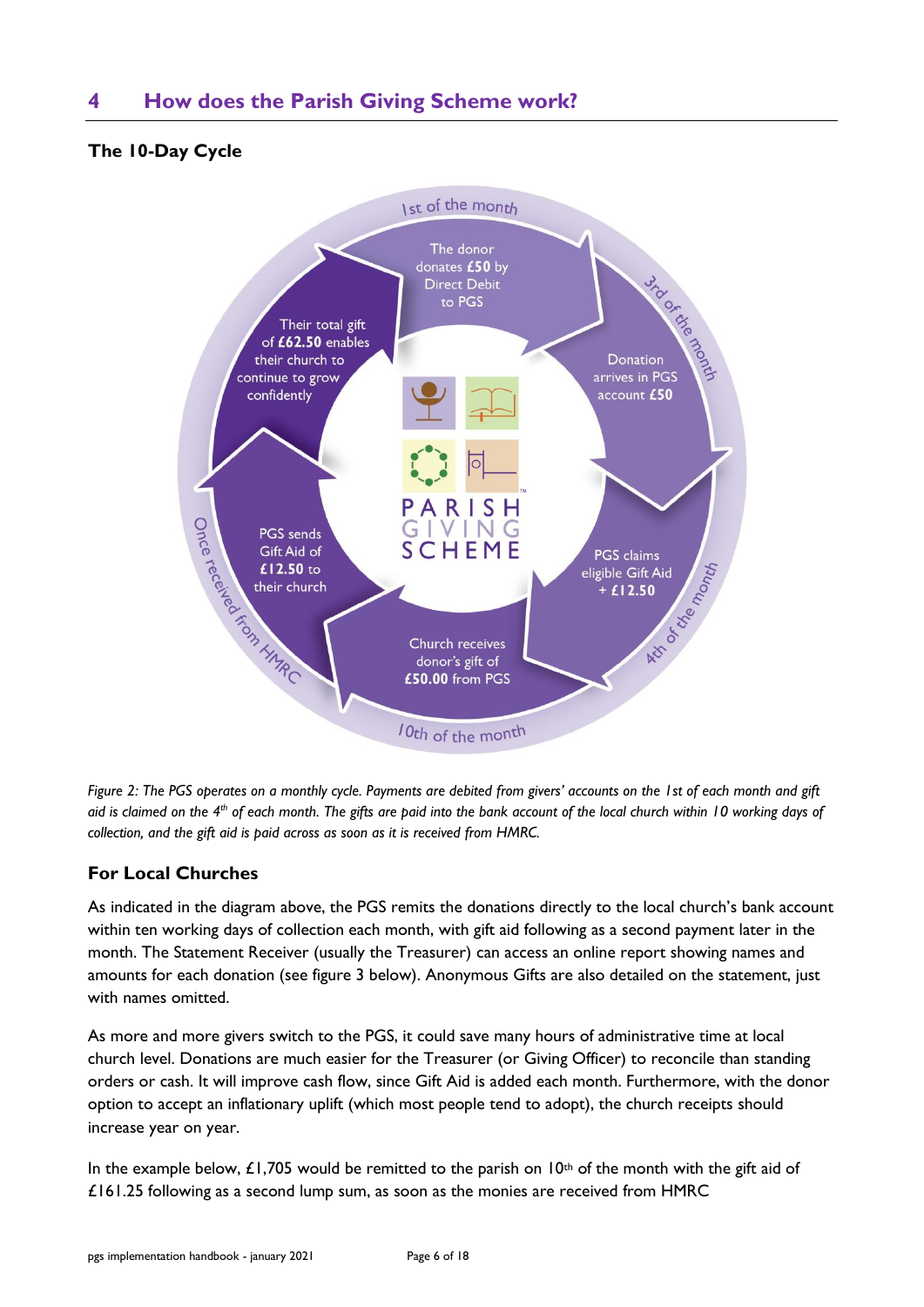

Donor Statement for Period: April 2017

#### **EXAMPLE ONLINE PGS STATEMENT**

(Your parish will receive all donations by the 10th of the month. Gift Aid will be sent separately once the PGS has received it from HMRC.) **Dibley** Parish Portsmouth Diocese Dioces<br>Parish

|                                 |                                       |                                     | <b>Current Month</b><br><b>Financial Year To Date</b> |        |              |                                    | <b>Calendar Year To Date</b> |                 |                                            |       |                  |                            |  |
|---------------------------------|---------------------------------------|-------------------------------------|-------------------------------------------------------|--------|--------------|------------------------------------|------------------------------|-----------------|--------------------------------------------|-------|------------------|----------------------------|--|
| <b>Transaction Donor</b><br>Ref | <b>Description</b>                    | <b>Contact ID Donation Gift Aid</b> | Received                                              |        | <b>Total</b> | <b>Donation</b><br><b>Received</b> | <b>Gift Aid</b>              | <b>Total</b>    | <b>Donation Gift Aid Total</b><br>Received |       |                  | <b>Frequency Inflation</b> |  |
| <b>Clir D Horton</b>            | PGS THANK YOU-9261                    | 14149                               | 70                                                    | 17.5   | 87.5         | 140                                | 35                           | 175             | 420                                        | 105   | 525 M            |                            |  |
| Mr & Mrs H Horton               | PGS THANK YOU-9471                    | 14381                               | 200                                                   | 50     | 250          | 200                                | 50                           | 250             | 400                                        | 100   | 500 <sub>Q</sub> |                            |  |
|                                 | The Revd G Granger PGS THANK YOU-9472 | 14386                               | 150                                                   | 37.5   | 187.5        | 300                                |                              | 375             | 900                                        | 225   | 1125 M           |                            |  |
| Mr O Newitt                     | PGS THANK YOU-9259                    | 14389                               | 90                                                    | 22.5   | 112.5        | 180                                |                              | 225             | 540                                        | 135   | 675 M            |                            |  |
| Mr F Pickle                     | PGS THANK YOU-9365                    | 14529                               | 60                                                    |        | 60           | 120                                |                              | 120             | 360                                        |       | 360 M            |                            |  |
| Mr J Trott                      | PGS THANK YOU-9263                    | 14568                               | 30                                                    |        | 37.5         | 60                                 |                              | 75 <sub>1</sub> | 180                                        | 45    | 225 M            |                            |  |
| Anonymous                       | PGS THANK YOU-9080                    | 14577                               | 40                                                    |        | 50           | 80                                 |                              | 100             | 240                                        | 60    | 300 <sub>N</sub> |                            |  |
| Miss K Minogue                  | PGS THANK YOU-9470                    | 14599                               | 1000                                                  |        | 1000         | 1000                               |                              | 1000            | 1000                                       |       | 1000 A           |                            |  |
| Mr S Horton                     | PGS THANK YOU-9264                    | 14623                               | 65                                                    | 16.25  | 81.25        | 65                                 | 16.25                        | 81.25           | 65                                         | 16.25 | 81.25 M          |                            |  |
|                                 |                                       | <b>Grand Totals:</b>                | 1705                                                  | 161.25 | 1866.25      | 2145                               | 256.25                       | 2401.25         | 4105                                       |       | 686.25 4791.25   |                            |  |
|                                 |                                       |                                     |                                                       |        |              |                                    |                              |                 |                                            |       |                  |                            |  |

| <b>Joiners</b><br>Mr S Horton (14623) | <b>Leavers</b><br>Mrs Cropley (14694) |                                  |
|---------------------------------------|---------------------------------------|----------------------------------|
| <b>Key:</b>                           | Frequency                             | <b>Inflationary Increase</b>     |
|                                       | - Manthly                             | Y = Yes to Inflationary Increase |
|                                       | $d =$ Quarterly                       | N = No to Inflationary Increase  |
|                                       | Annual                                |                                  |

*Figure 3: The PCC Treasurer or Giving Officer will have access, via their online PGS account, to a monthly statement of payments received through the scheme. Note that in the example above, some givers have chosen to remain anonymous.*

## **Advantages for Givers**

Many givers are accustomed to automatic direct-debit-based systems and think the traditional ways of collecting money by the local church are a bit out of date.

Some people are suspicious of the direct debit processing system, but they needn't be. It is the only payment method with a money back guarantee and is therefore safer for the donor than standing orders, cheques and cash. To read more about this, go to

**<https://www.directdebit.co.uk/DirectDebitExplained/Pages/DirectDebitGuarantee.aspx>**

Givers may have their donation automatically uplifted in line with inflation each year, if they so choose. (Inflationary increase is based on the Retail Prices Index). Also, givers can remain anonymous to their local churches if they prefer and can change these preferences at any time.

## **Frequently Asked Questions**

A "Frequently Asked Questions" document is shown in Section 10 and is also available on the Diocesan website.

If you or your PCC have a question that isn't answered in this document, please contact the Parish Giving Scheme administrator at the diocese on **[generosity@oxford.anglican.org](mailto:generosity@oxford.anglican.org)**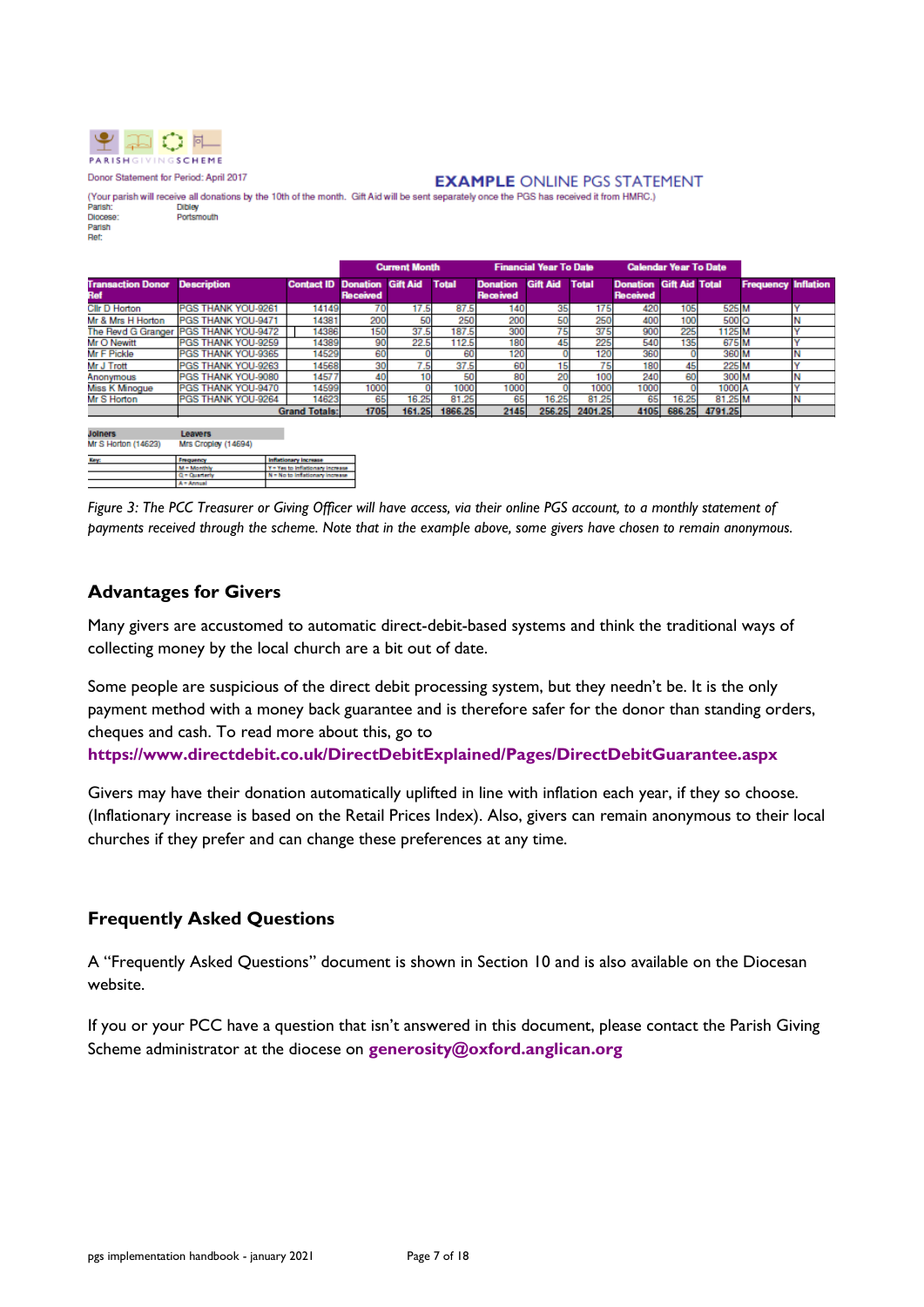# <span id="page-7-0"></span>**5 What does your church need to do?**

## **Pray**

It is wise to seek God's guidance before making any significant decision affecting your church.

## **Be Realistic**

The PGS will not solve all the financial problems that your parish may have. However, it does offer a 'golden opportunity' to engage people in thinking about their own level of financial generosity.

It is strongly recommended that you run a giving programme prior to, or alongside, introducing PGS, in order to take advantage of the opportunity to discuss giving. PGS is a good *mechanical* tool to help your church to process incoming donations and administer Gift Aid, but it is not in itself a *motivational* tool to elicit more generous giving.

That said, some parishes have found that a discussion about PGS can act as a prompt for people to reflect on their level of giving, and then review it. As one person has said, "It's a comfortable way into an uncomfortable conversation!"

## **Pass a PCC Resolution**

Joining the PGS will mean that money from participating givers will flow to the PCC through the PGS, rather than directly from the donor to the church, as with other methods. It is important therefore that the trustees of the local church (the PCC) pass and minute a resolution. It can be as simple as:

"We the PCC of … request the Parish Giving Scheme to commence operation of the scheme on our behalf."

#### Aide-memoire:

Write here the date the PCC resolution was passed

## **Register Your Church**

A copy of the PGS Parish Registration Form is available for download on the Diocesan **[website](https://www.oxford.anglican.org/support-services/parish-support/generous-giving/parish-giving-scheme/#PGS_further_info)**. Before completing the form please ensure you fully read the document How to Register your Church with the Parish Giving Scheme which explains the process of registration and what documentation we require.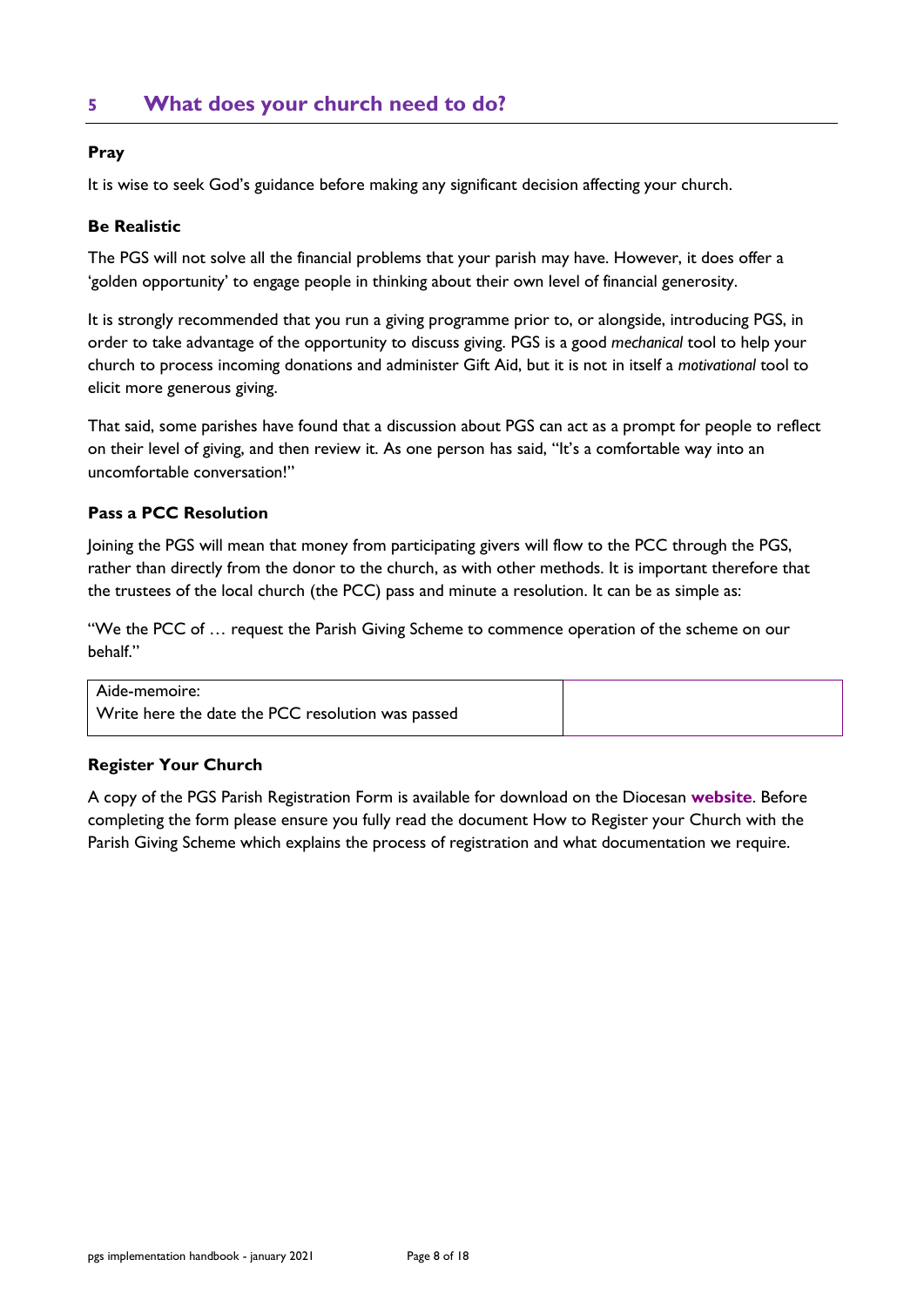# <span id="page-8-0"></span>**6 Implementing the Parish Giving Scheme in your Parish**

## **Organise a Giving Programme**

There is anecdotal evidence to suggest a much higher take-up of the PGS when it is launched alongside a giving or stewardship programme. More importantly, this provides an ideal opportunity to encourage your parishioners in their Christian giving. As with any well-designed giving programme, it is another way of declaring your church's vision and demonstrating how generosity enables the funding of Christ's mission and ministry.

Communicating this link is crucial:

'…when we seek to raise funds we are not saying, "Please, could you help us out because lately it has been hard." … rather we are declaring, "We have a vision that is amazing and exciting. We are inviting you to invest yourself through the resources God has given you – your energy, your prayers and your money – in this work to which God has called us."' Henri Nouwen, The Spirituality of Fundraising

If you have recently engaged in a giving programme (within the last two years) prior to the launch of the PGS, you may prefer to simply offer the PGS within the context of a giving 'review' in order to aid take-up of the scheme.

Resources to help guide you in this process are readily available and summarised in Section 10 of this handbook. Do feel free to contact the PGSA for more information about running a giving programme in your parish.

#### **Collating Resources**

On receipt of the publicity from the PGSA, you will need to prepare the resources and plan their distribution to fit with the Giving Programme, where appropriate.

Alongside the PDF donation form you will be sent the "Giving To" leaflet template which you can edit and personalise to your church's context. You can also request the following via your registration form:

- $\approx$  Printed donation forms
- $\approx$  Printed "PGS in the Community" forms. These are donation forms which have been tailored to the non-churchgoing audience
- $\approx$  PGS Tokens

Alongside these resources, it is good to include a vision leaflet and/or a personal letter from your vicar or PCC.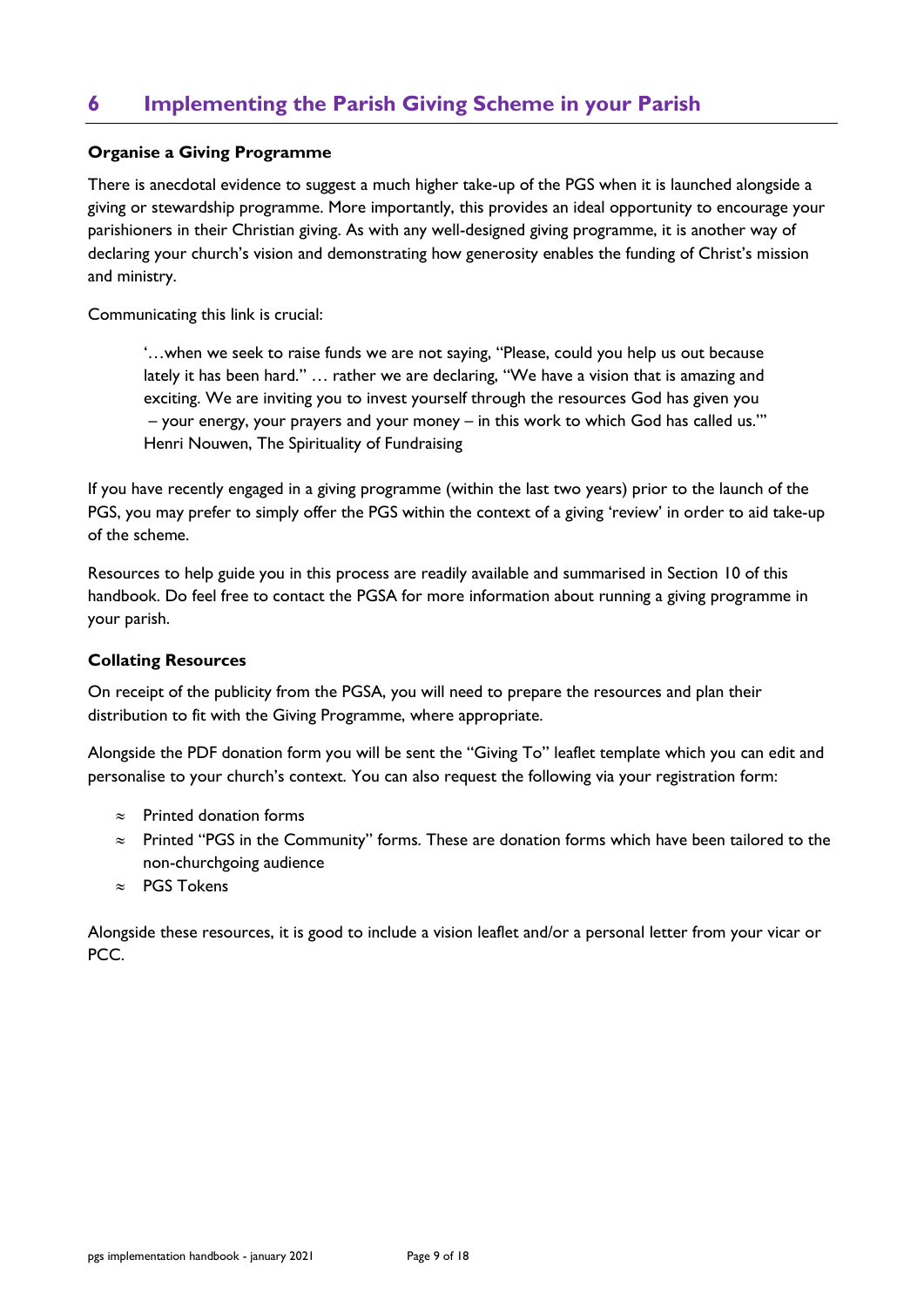## **Distribution**

Publicity should be handed to givers individually, where possible, or sent in the post. There is strong evidence to suggest that personal contact with givers increases the take-up of the scheme, whereas relying on a mailshot to a large area can result in less than 1% response.

Simply leaving piles of the forms and leaflets at the back of the Church is also unlikely to lead to a good take-up of the PGS. That said, having some available for people just to pick up may be helpful to those who wish to remain anonymous, so be mindful of the need for a variety of approaches.

If your parish has opted to use tokens, these should be available for givers to collect at each service, rather than individuals having to remember to bring their token with them each time.

## **| Top tip: Experience from other dioceses has shown that if you ask PCC members to adopt the PGS first, others in the church are more likely to follow. |**

## **Returning completed gift forms**

Individual forms need to be sent to the PGS Team in good time if givers want to guarantee that their gift starts in the month they have requested. Gift forms must be received by the PGS **at least 30 days** before the date the first gift is due.

Givers should be encouraged to send their forms directly to PGS, rather than Treasurers gathering them in and sending them to PGS – unless you plan to hold a celebration service for people to bring their completed forms to place in the offertory plate.

If you issue a Stamped Addressed Envelope (either C5 or DL size) addressed to **Parish Giving Scheme, 76 Kingsholm Road, Gloucester, GL1 3BD** along with the publicity packs, you may not only reduce confusion as to where to send the completed form, but also increase the response rate.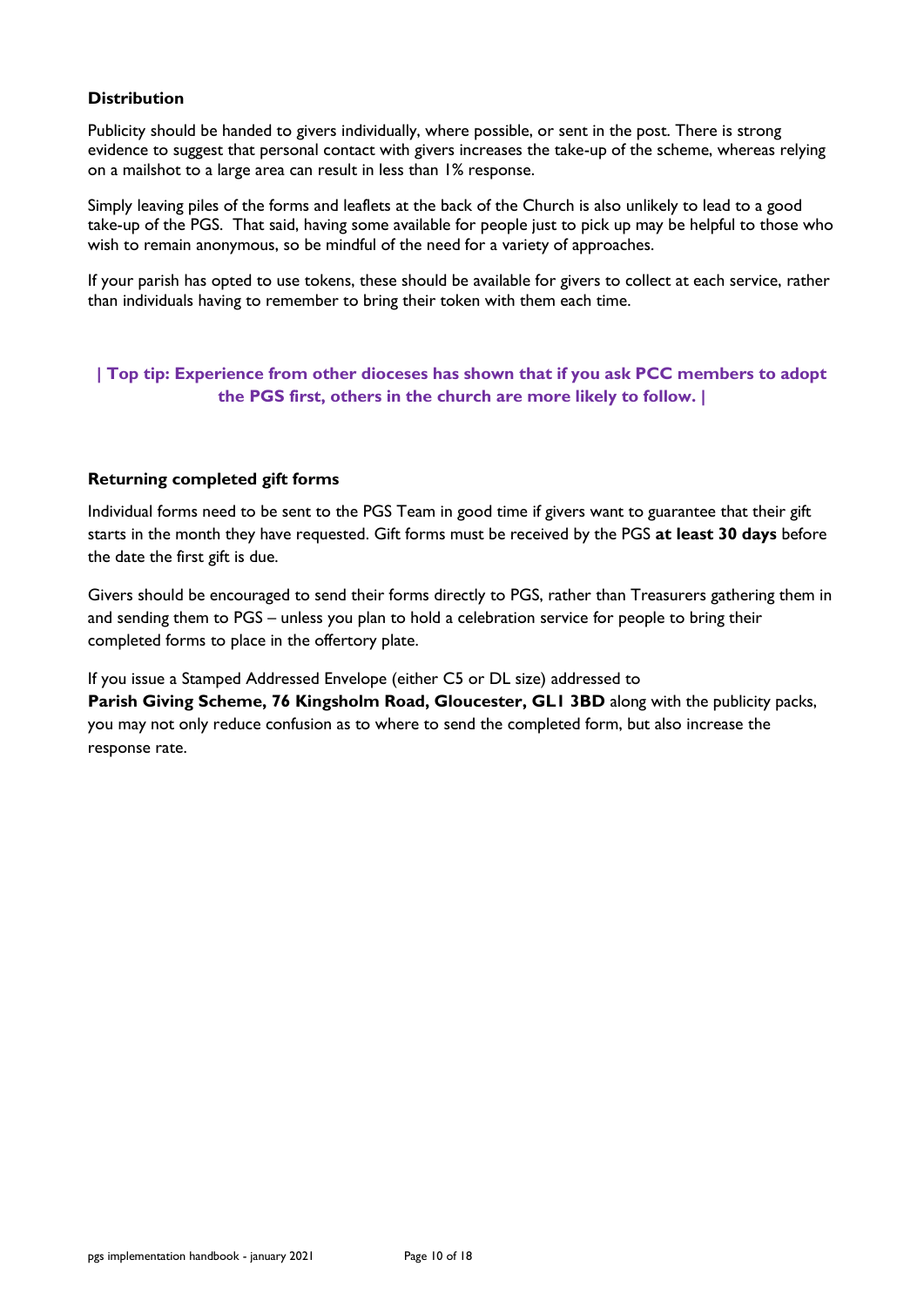# <span id="page-10-0"></span>**7 Moving Forward**

## **Giving Practices**

The number of givers giving through the PGS will increase as the Scheme becomes established in your parish. Other giving methods (standing order and weekly envelopes) should reduce in time; however, you may need to continue to draw attention to the Scheme as a way of giving, particularly as new people join the church.

It is therefore good practice to reflect regularly on giving in your parish and to ensure that, as well as facilitating periodic giving programmes, there is a process for thanking regular givers (irrespective of the method they employ).

For further support in all aspects of generous giving, please contact the Generous Giving Adviser.

## **Monitoring Gift Aid**

To claim under the Gift Aid Small Donations Scheme (GASDS), parishes need a direct relationship with HMRC. Each church should claim Gift Aid, outside of the PGS, on at least £800 per tax year to be able to claim up to the maximum of £8,000 on GASDS.

This shouldn't be an issue for most churches, as it is unlikely that all givers will convert to PGS and there will remain the one-off gifts from special services etc. Nevertheless, it is something to bear in mind.

This situation may change as the PGS Team and the National Stewardship team are in discussions with HMRC to allow donations through PGS to "count" at parish level for the purposes of GASDS eligibility and limits.

For further guidance on this, please contact the Generous Giving Adviser, Joshua Townson, on **[Joshua.townson@oxford.anglican.org](mailto:Joshua.townson@oxford.anglican.org)** or telephone 01865 208 757.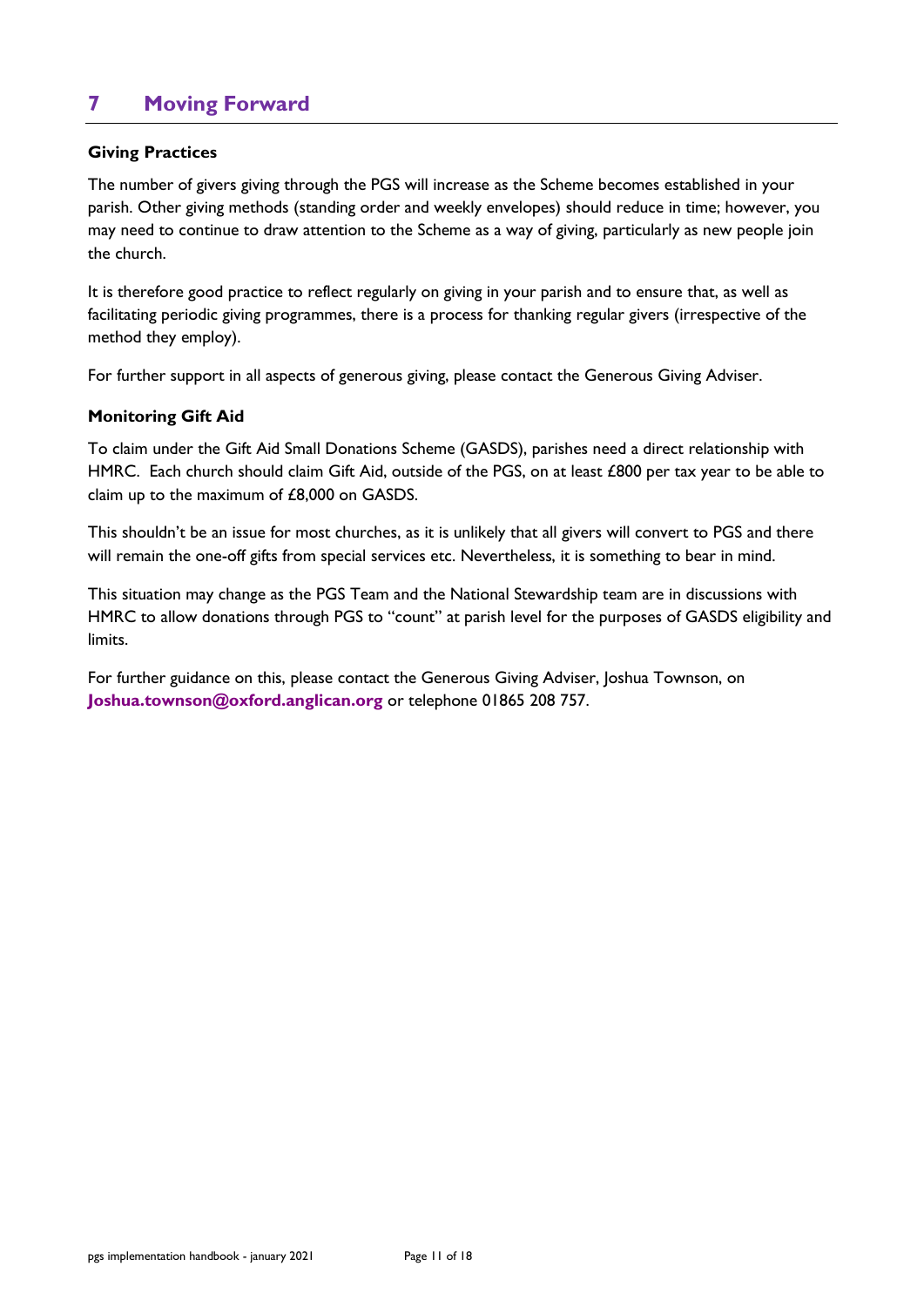## <span id="page-11-0"></span>**8 Contact Details**

Below are the details about who to contact about different aspects of PGS:

#### **Not Yet Registered**

If you are interested in registering or have any other questions, please contact the PGS administrator:

**Bev Higgs** Tel: 01865 208252 Email: **[generosity@oxford.anglican.org](mailto:generosity@oxford.anglican.org)**

There is also information available on the Diocesan website which you can find **[here](https://www.oxford.anglican.org/support-services/parish-support/generous-giving/parish-giving-scheme/)**.

#### **Already Registered**

If your church is already registered with PGS and: -

a) you would like more printed resources (forms or tokens), please contact:

#### **Bev Higgs**

Tel: 01865 208252 Email: **[generosity@oxford.anglican.org](mailto:generosity@oxford.anglican.org)**

b) you would like advice about giving or support increasing the take up of PGS in your parish, then please contact the Generous Giving Adviser:

## **Joshua Townson** Tel: 01865 208757 Email: **[joshua.townson@oxford.anglican.org](mailto:joshua.townson@oxford.anglican.org)**

c) you would like to change key personnel such as the Treasurer, Statement Receiver or Project leader or update their contact details then please contact:

**Parish Giving Scheme**  76 Kingsholm Road, Gloucester GL1 3BD Tel: 0333 002 1260 Email: **[info@parishgiving.org.uk](mailto:info@parishgiving.org.uk)**

d) you have queries relating to givers, donations and parish statements then please contact:

## **Parish Giving Scheme**  76 Kingsholm Road, Gloucester GL1 3BD Tel: 0333 002 1260 Email: **[info@parishgiving.org.uk](mailto:info@parishgiving.org.uk)**

e) you want to know where to refer existing PGS givers to discuss their individual giving through the PGS, please refer them to:

#### **Parish Giving Scheme**

76 Kingsholm Road, Gloucester GL1 3BD Tel: 0333 002 1260 Email: **[info@parishgiving.org.uk](mailto:info@parishgiving.org.uk)**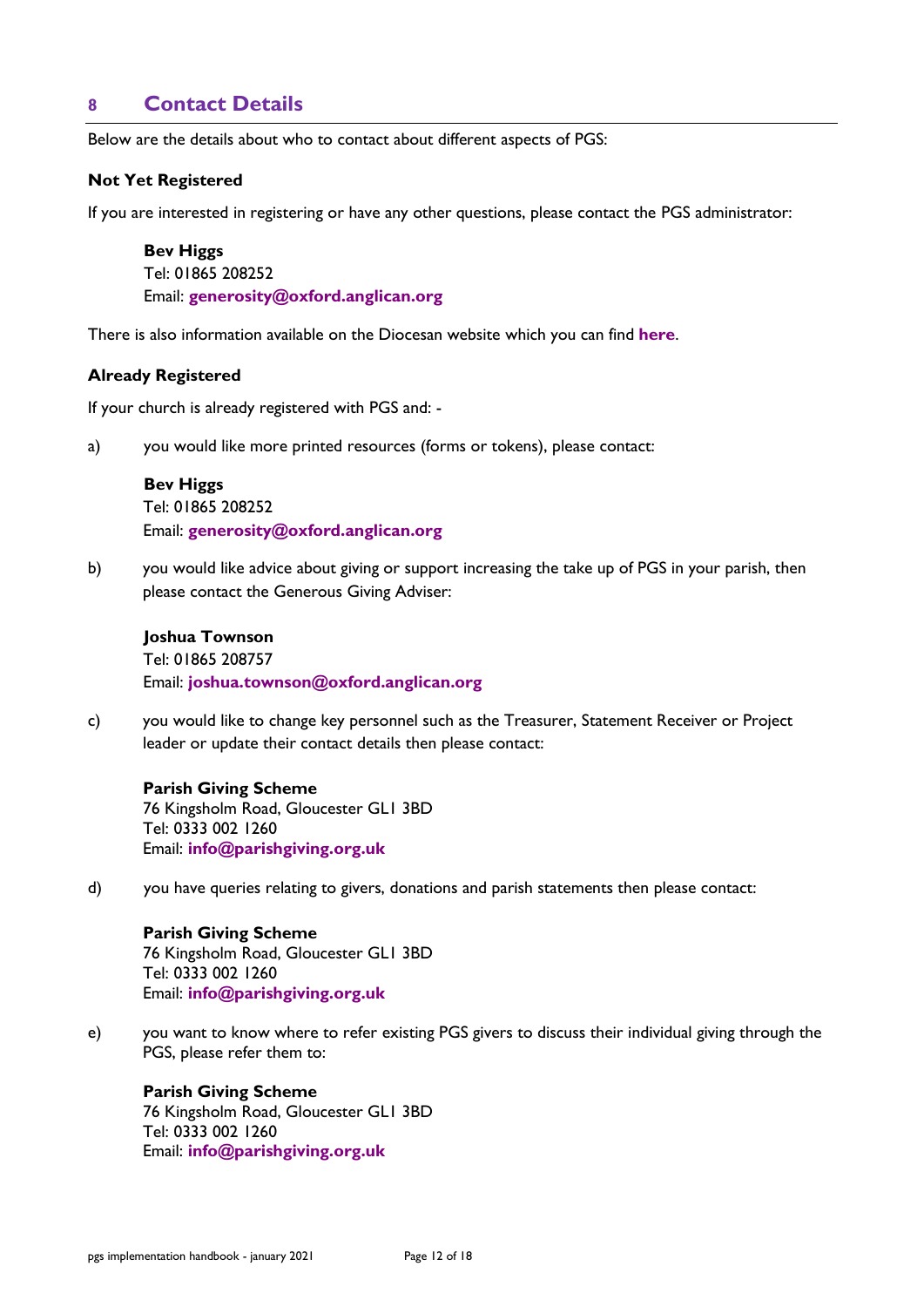# <span id="page-12-0"></span>**9 Generous Giving Resources**

The launch of PGS is a fantastic opportunity to raise the profile of giving in your parish. Experience in neighbouring Dioceses reveals a much stronger take-up of the PGS when it is offered as a vehicle for giving as part of a Giving Programme. This stronger take up is both in terms of giver numbers and giving levels.

The launch of PGS provides an ideal occasion to encourage your parishioners in their Christian giving and to reflect on this giving as part of discipleship. As with any well-designed Giving Programme it is another way of declaring vision and demonstrating how generosity enables the funding of Christ's mission and ministry. It is crucial to link generosity with the mission and ministry that flows from it.

There are many types of Giving Programme available to choose from and you can read more about regular giving, as well as find some resources, **[here](https://www.oxford.anglican.org/support-services/parish-support/generous-giving/regular-giving/)**.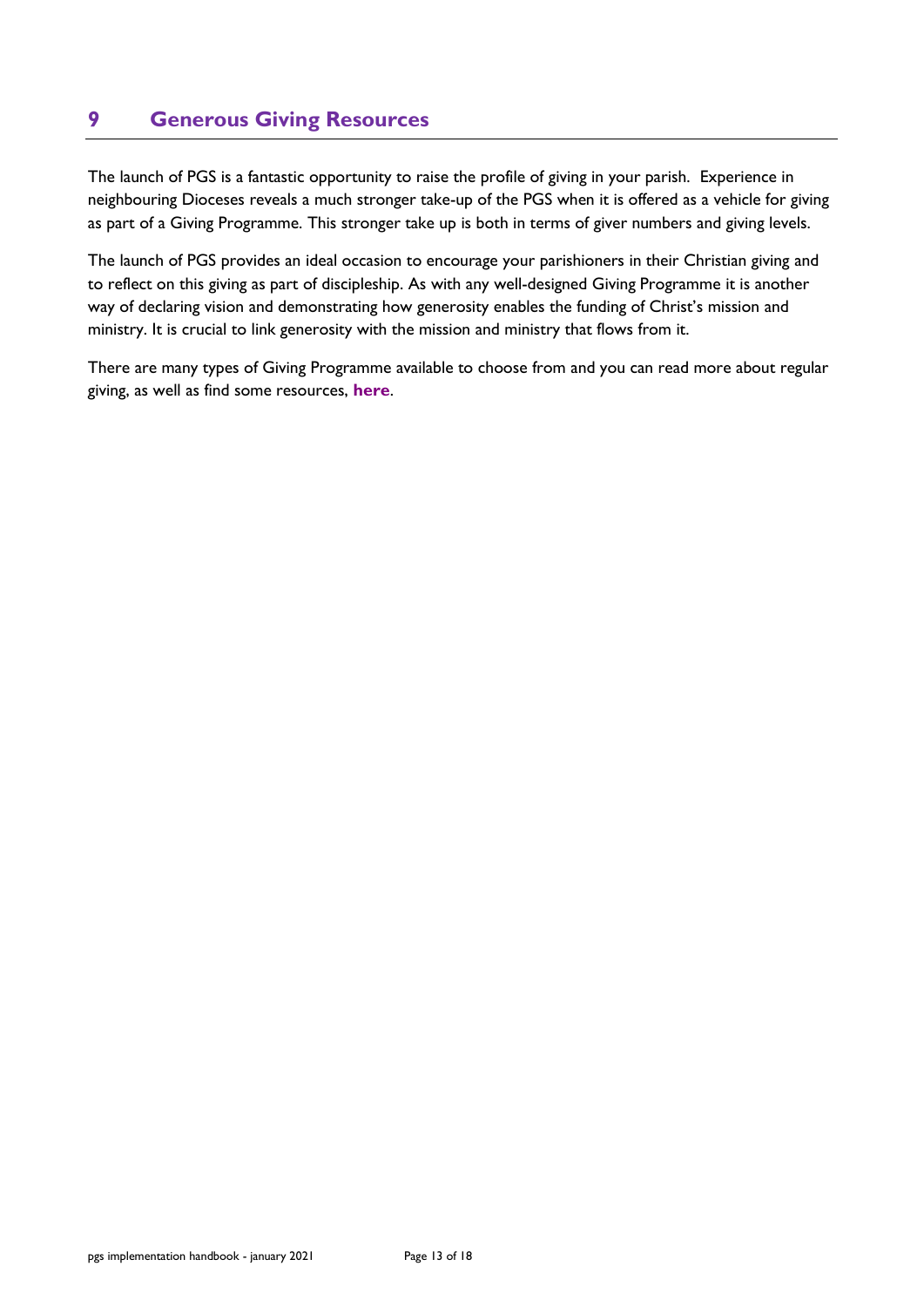# <span id="page-13-0"></span>**10 Useful Information & Forms**

- $\approx$  Registration form for parish churches
- $\approx$  Frequently asked questions
- $\approx$  Parish Action check list
- $\approx$  Top ten tips for implementing the scheme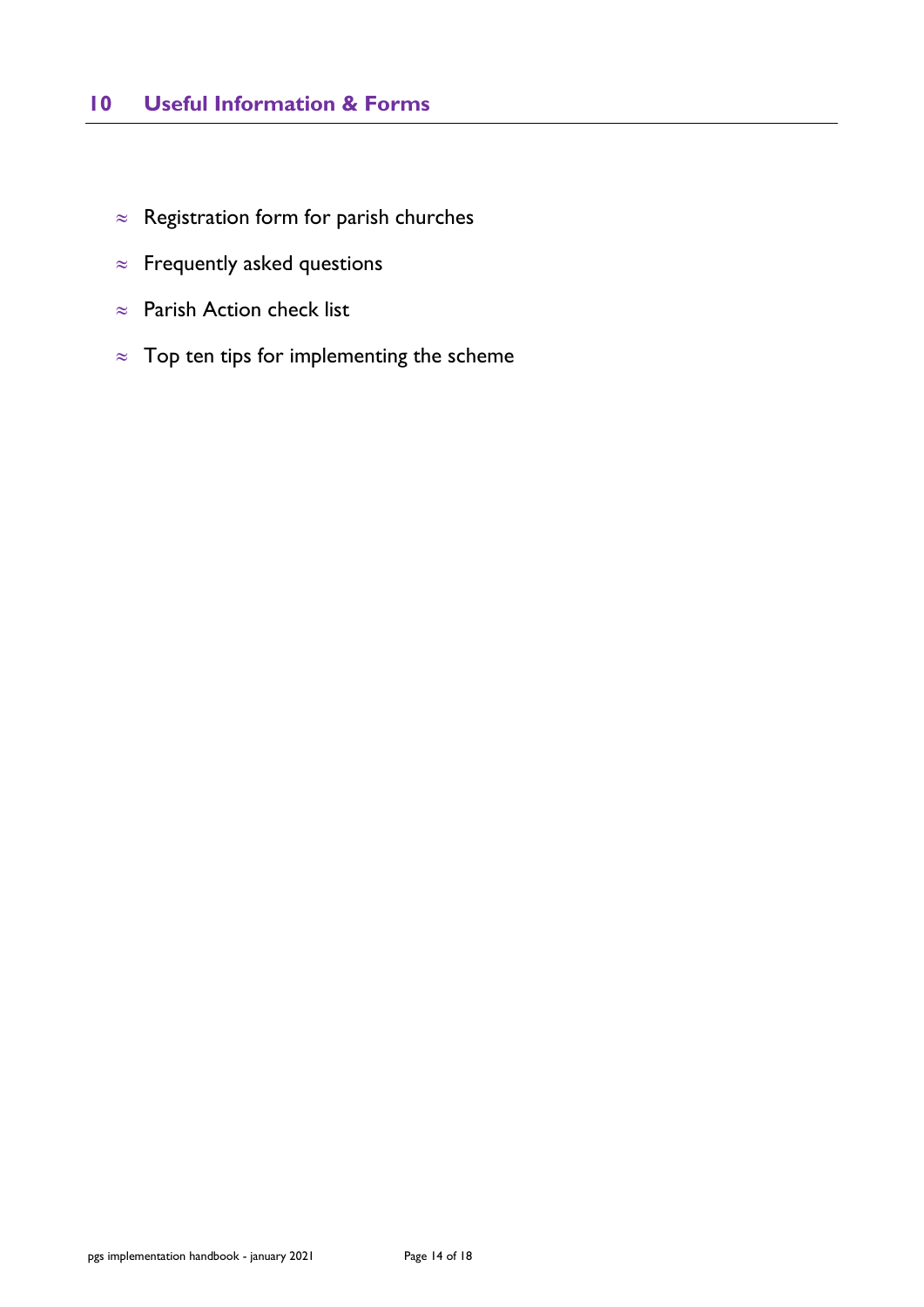## **Frequently Asked Questions about the Parish Giving Scheme**



## **What is the point of PGS?**

PGS helps us in the Diocese of Oxford by enabling givers to donate by direct debit rather than the traditional ways of collecting money into the local church.

## **How does PGS help givers?**

PGS offers givers a convenient and secure method of making their regular donations to their local church by Direct Debit. In 2018 it will be available online as well. Givers may have their donation automatically uplifted by inflation each year, if they so choose. Also, givers can remain anonymous to their local churches if they prefer.

## **Are some givers scared of Direct Debits?**

Yes – and we need to overcome this fear! Givers are protected by the Direct Debit Guarantee which makes it a very safe system, safer than other forms of giving. More information is available on the website www.directdebit.co.uk or www.financial-ombudsman.org.uk (search for 'direct debit').

## **How does it help PCC Treasurers?**

PGS remits money directly to the local church's bank account on the 10th of each month. The amount remitted is the total for all the PGS givers in the congregation. The Treasurer receives a report showing names and amounts for each donation, except where the donor has chosen to remain anonymous (see example report below). A payment with the gift aid from the donations is then given to the church a few days later.



Parish name: Parish reference: Date of donation: Claim generated:

**Dibley** 088-DIBY  $1<sup>st</sup> October 2011  
5<sup>th</sup> October 2011$ 

| <b>Transaction Donor Ref</b> |                    | <b>Contact</b><br>ID | <b>Donation</b><br>Received | <b>Gift Aid</b> | <b>Total</b> | e<br>E | Inflat.  |
|------------------------------|--------------------|----------------------|-----------------------------|-----------------|--------------|--------|----------|
| <b>Miss Scarlet</b>          | DBF THANK YOU-1158 | 4032                 | 10.00                       | 2.50            | 12.50        | м      | N        |
| <b>Revd Green</b>            | DBF THANK YOU-1150 | 4023                 | 35.00                       | 8.75            | 43.75        | м      | <b>Y</b> |
| <b>Mrs White</b>             | DBF THANK YOU-1144 | 1257                 | 15.00                       | 3.75            | 18.75        | м      | Y        |
| <b>Colonel Mustard</b>       | DBF THANK YOU-1598 | 4591                 | 8.00                        | 2.00            | 10.00        | м      | N        |
| Anonymous                    | DBF THANK YOU-1148 | 4018                 | 40.00                       | 10.00           | 50.00        | O      | Y        |
| <b>Prof Plum</b>             | DBF THANK YOU-1143 | 4011                 | 30.00                       | 7.50            | 37.50        | м      | Y        |
| Lady Peacock                 | DBF THANK YOU-1264 | 4988                 | 1000.00                     | 250.00          | 1250.00      | А      | Y        |
| Anonymous                    | DBF THANK YOU-1364 | 5203                 | 25.00                       | 6.25            | 31.25        | O      | Y        |
| Dr Black                     | DBF THANK YOU-1365 | 5204                 | 25.00                       | 0.00            | 25.00        | м      | Y        |
|                              |                    |                      | 1188.00                     | 290.75          | 1478.75      |        |          |

| Joiners (Contact ID)<br>5203<br>5204 |                                            | <b>Leavers (Contact ID)</b><br>3988 |                                                             |  |  |
|--------------------------------------|--------------------------------------------|-------------------------------------|-------------------------------------------------------------|--|--|
| Kev:                                 | $Freq = Frequency$                         |                                     | $M = Monthly$<br>$Q =$ Quarterly<br>$A = Annual$            |  |  |
|                                      | Inflat = Annual Gift Inflationary Increase |                                     | Y = Inflationary increase<br>$N = No$ inflationary increase |  |  |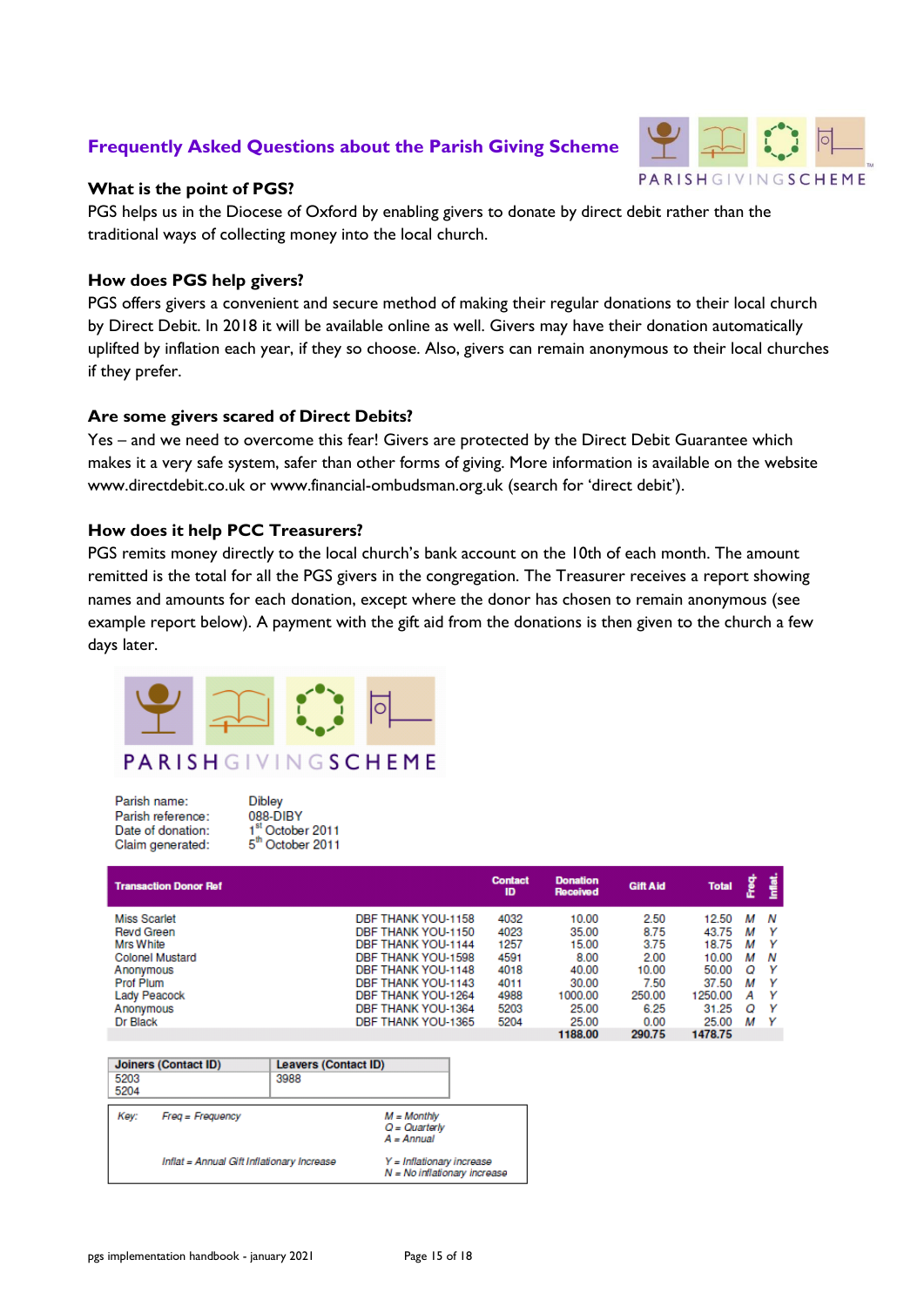## **How much will it cost us?**

The Diocese of Oxford is paying the costs of participating in the scheme, so there is no cost to churches. **How else does it help local churches?** 

As more and more givers switch to the PGS, it will save many hours of administrative time at local church level. Donations are much easier for the Treasurer (or Giving Officer) to reconcile than standing orders or cash. It will improve cashflow, since Gift Aid is added each month, so there's no need to wait for the reclaim. Furthermore, with the option to accept an inflationary uplift (which the majority of PGS givers go with), the church receipts should increase year on year.

## **What measure of inflation is used?**

The system applies the most recently published January RPI on the anniversary of the giver's gift through PGS. It only applies this increase to those givers who have 'opted in' – which is nearly two thirds of givers.

## **Why is inflation so important?**

Because one of the biggest problems faced by churches is that of 'static giving'. If giving had not kept pace with inflation since the year 2005, it would have decreased in value by over 33% - a £20 donation in the year 2005 would be worth only £12.93 by December 2019.

## **Who operates the PGS?**

The scheme was devised by the Diocese of Gloucester, and it is now an independent charity (Registered Charity 1156606) with trustees from the dioceses that use the scheme.

## **What happens to my donation if PGS goes bust?**

If insolvency were looming the trustees would be bound to manage affairs to avoid restricted donations being placed at risk. The chances of this are extremely small. PGS is a successful and well-resourced organisation with a proven track record in efficiently administering the scheme.

## **What material is being provided?**

A full range of well-presented material is available to churches in our diocese. This includes an Implementation Handbook for churches (A4 format), leaflets for givers (A5) and gift forms (A5) for those who are ready to sign up.

## **How long does it take for the money to come through?**

Money is collected from givers on the 1st of each month and remitted to PCC bank accounts on the 10th of each month – or the subsequent working day. The gift aid is then given to the church a few days later.

## **What are its strong points?**

The strong points of PGS are:

- $\approx$  Adopting it ordinarily leads to an increase in giving
- $\approx$  Its positive effect on parish cashflow as gift aid is received every month
- $\approx$  Easier to reconcile than standing orders or cash donations
- $\approx$  Most givers are inclined to tick the box that automatically uplifts the donation each year
- $\approx$  Reduces the administrative burden on Treasurers and/or Giving Officers

## **What do PGS givers do as the bag or plate is passed round on a Sunday?**

We can provide scheme participants with PGS tokens which can be placed on the plate or in the collection bag. This indicates that they participate in PGS and enables them to express an act of offering during Sunday worship.

For any other enquiries, please email **[generosity@oxford.anglican.org](mailto:generosity@oxford.anglican.org)** or telephone 01865 208 757.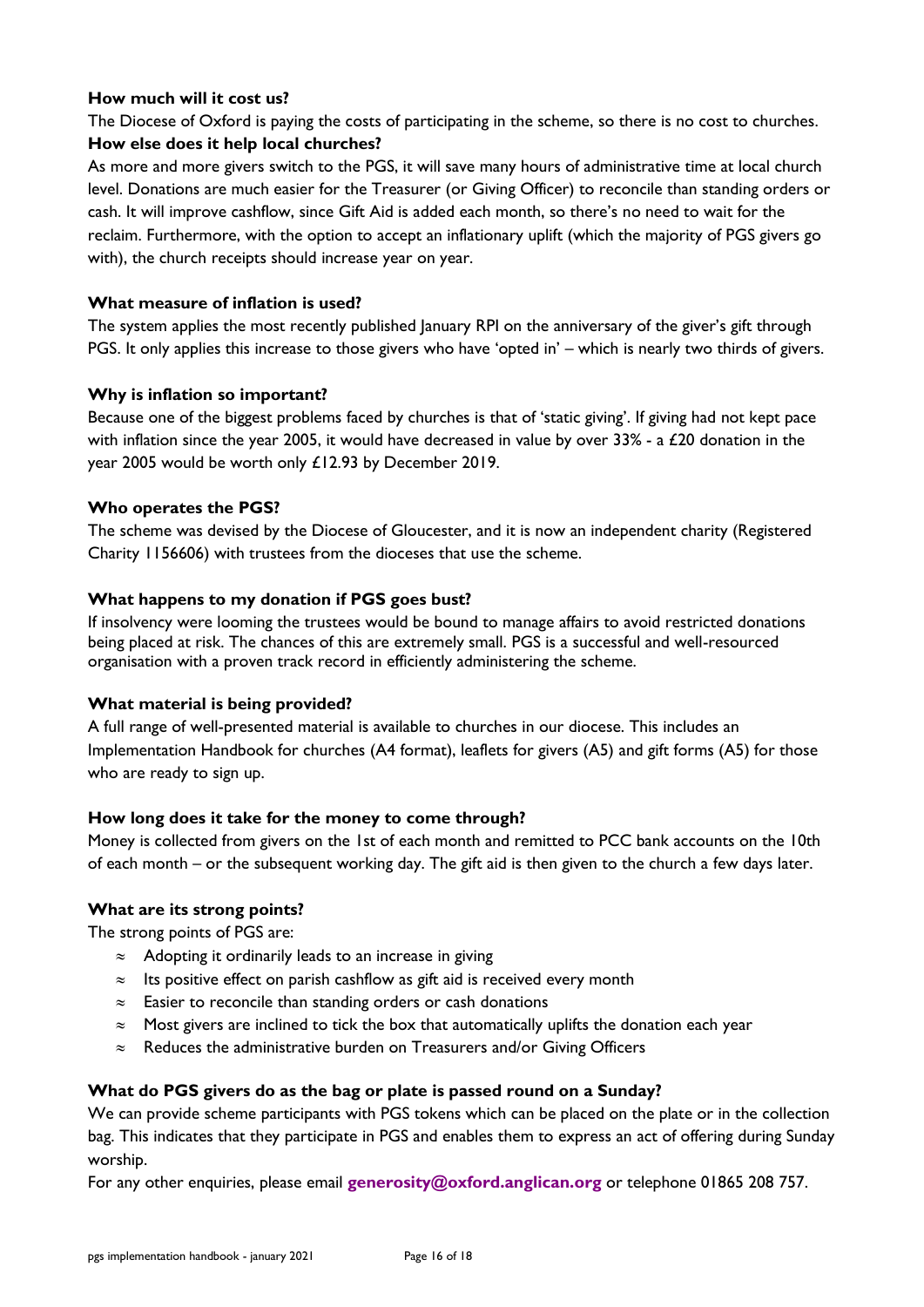# **PARISH ACTION CHECKLIST**



Implementing this checklist of actions will assist you in successfully promoting the Parish Giving Scheme in your church

| <b>Actions</b>                                                                                                 | <b>Target</b><br>date | <b>Actioned</b><br>by | <b>Comments</b> |
|----------------------------------------------------------------------------------------------------------------|-----------------------|-----------------------|-----------------|
| Put PGS on to PCC agenda                                                                                       |                       |                       |                 |
| Pass resolution at PCC                                                                                         |                       |                       |                 |
| Nominate project leader                                                                                        |                       |                       |                 |
| Assemble team to help with promotion, where<br>appropriate                                                     |                       |                       |                 |
| Agree Giving programme to accompany PGS launch                                                                 |                       |                       |                 |
| Contact diocesan advisor for support on how best<br>to launch PGS                                              |                       |                       |                 |
| Registration form completed, signed & sent to<br>diocese                                                       |                       |                       |                 |
| Diocese confirms that registration form received                                                               |                       |                       |                 |
| Resources for giving packs received from diocese                                                               |                       |                       |                 |
| Write covering letter from vicar or PCC, where<br>appropriate                                                  |                       |                       |                 |
| Recruit church council onto scheme                                                                             |                       |                       |                 |
| Launch PGS and giving programme within church<br>service                                                       |                       |                       |                 |
| Approach existing planned givers and ask to switch<br>to PGS                                                   |                       |                       |                 |
| Approach ad-hoc givers and ask to join PGS                                                                     |                       |                       |                 |
| Hold celebration service when all PGS responses are<br>received                                                |                       |                       |                 |
| Follow up all who have responded with thanks and<br>information requested and follow up those who have<br>not. |                       |                       |                 |
| Explore using PGS for gaining financial support from<br>those in parish who are not church members             |                       |                       |                 |